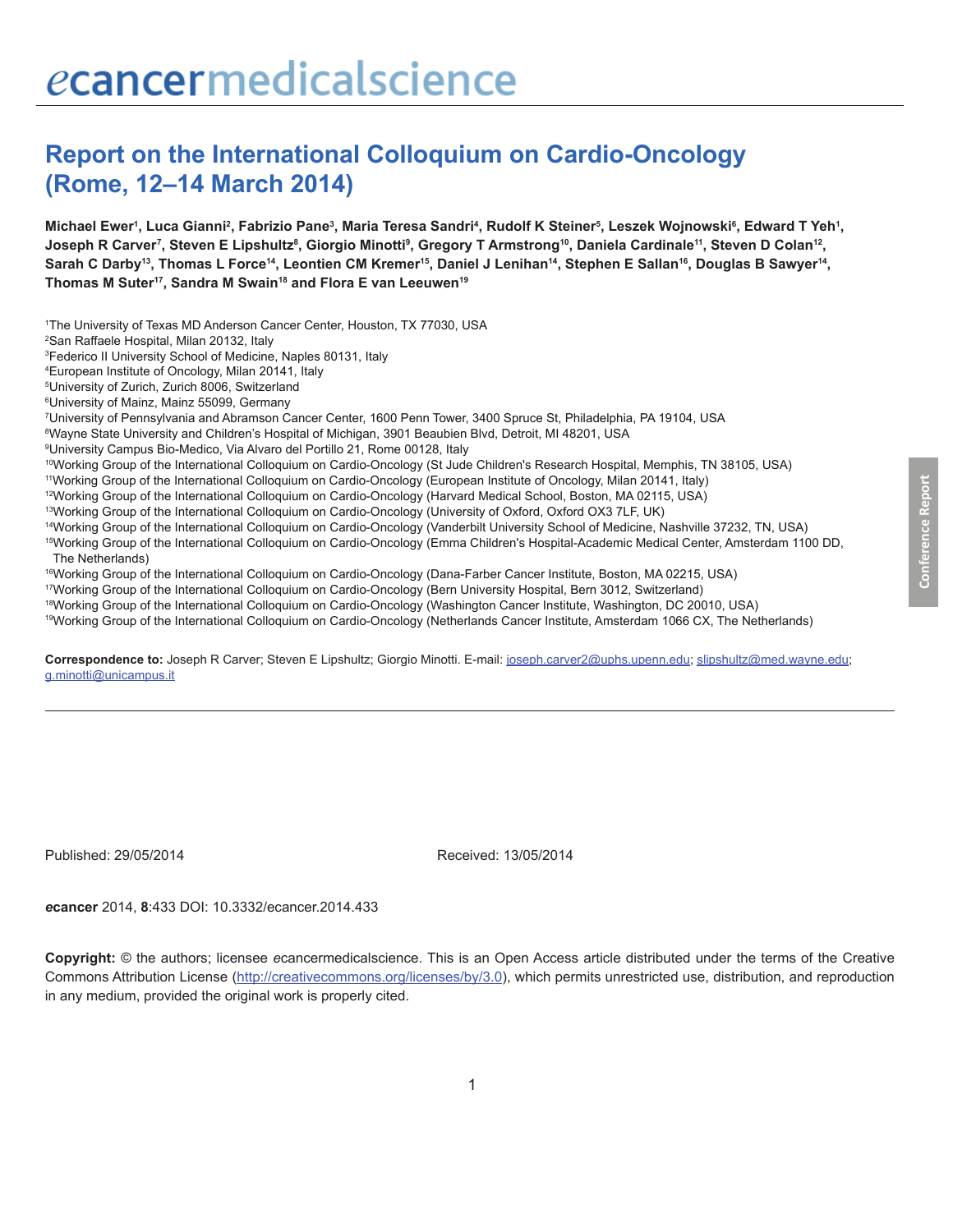# **Abstract**

Cardio-oncology is a relatively new discipline that focuses on the cardiovascular sequelae of anti-tumour drugs. As any other young adolescent discipline, cardio-oncology struggles to define its scientific boundaries and to identify best standards of care for cancer patients or survivors at risk of cardiovascular events. The International Colloquium on Cardio-Oncology was held in Rome, Italy, 12–14 March 2014, with the aim of illuminating controversial issues and unmet needs in modern cardio-oncology. This colloquium embraced contributions from different kind of disciplines (oncology and cardiology but also paediatrics, geriatrics, genetics, and translational research); in fact, cardio-oncology goes way beyond the merging of cardiology with oncology. Moreover, the colloquium programme did not review cardiovascular toxicity from one drug or the other, rather it looked at patients as we see them in their fight against cancer and eventually returning to everyday life. This represents the melting pot in which anti-cancer therapies, genetic backgrounds, and risk factors conspire in producing cardiovascular sequelae, and this calls for screening programmes and well-designed platforms of collaboration between one key professional figure and another.

The International Colloquium on Cardio-Oncology was promoted by the Menarini International Foundation and co-chaired by Giorgio Minotti (Rome), Joseph R Carver (Philadelphia, Pennsylvania, United States), and Steven E Lipshultz (Detroit, Michigan, United States). The programme was split into five sessions of broad investigational and clinical relevance (what is cardiotoxicity?, cardiotoxicity in children, adolescents, and young adults, cardiotoxicity in adults, cardiotoxicity in special populations, and the future of cardio-oncology). Here, the colloquium chairs and all the session chairs briefly summarised what was said at the colloquium. Topics and controversies were reported on behalf of all members of the working group of the International Colloquium on Cardio-Oncology.

**Keywords**: *cardio-oncology, antitumor therapies, cardiovascular sequelae, patients, survivors*

# **What is cardiotoxicity?**

Thomas Force (Vanderbilt University, Nashville, TN) opened this session and presented basic studies that showed how anti-cancer drugs could affect the heart. He showed that anthracyclines induce cardiotoxicity by multiple mechanisms (e.g., by targeting topoisomerase 2β), whereas trastuzumab binds to erbB2 receptor to blunt pro-survival signals that help cardiomyocytes to withstand chemical or hemodynamic challenges. On the other hand, sunitinib prevents cardiomyocytes from responding to stress by blocking the PDGF receptor. These are reasonably well-defined mechanisms for cardiotoxicity that rest with good correlations between animal models and clinical observation. However, Force showed how pre-clinical models may not always be adequate to truly predict cardiotoxicity with the small molecule kinase inhibitors or to define mechanisms of injury from these drugs. The disconnection between pre-clinical models and patient outcomes could be due to the lack of 'confounding' conditions in the animal models. Many cancer patients undergoing chemotherapy have co-morbid conditions, such as coronary artery disease, hypertension, and diabetes. These confounders were not present in the animal models used to study cardiotoxicity. To fill this gap, Force and his colleagues created myocardial infarction in their mouse model before treating them with sorafenib. They found that mice with myocardial damage have marked reduction in survival when sorafenib was added. These results were conceptually expected, highlighted the importance of co-morbidities in the development of cardiotoxicity, and showed the need for translational models that incorporate co-morbidities. To emphasise how complex this scenario can be, Force also showed that the off-target effect of tyrosine kinase inhibitors is not limited to inhibiting kinases in adult cardiomyocytes; he showed that the anti-leukaemic drug, imatinib, blocks proliferation of c-Kit positive side-population cardiac stem cells via off-target binding to breast cancer resistance protein.

Force concluded that better strategies are needed to overcome the limitations or pitfalls of the current approaches to detecting cardiotoxicity. In addition to the rodent model, zebra fish can serve as an important platform to detect cardiotoxicity from investigational or approved drugs. In clinical settings, new biomarkers should be developed and validated vis-à-vis the information offered by troponin I (cfr. contribution by Daniela Cardinale later in this report). In particular, the use of metabolomics seems to open up new avenues to filling the gap between pre-clinical and clinical models.

Steven Colan (Harvard University, Boston, MA) expanded Force's concepts to rethink a definition of cardiotoxicity in patients. He introduced a concept called 'actionable' cardiotoxicity, which implies some management change in response to clinical findings or patient's symptoms may be warranted. Actionable cardiotoxicity should be distinguished from toxicity definitions that often include alterations of no proven consequence. He stated that adverse events detected during the course of anthracycline chemotherapy may not always have long-term consequences. For example, early investigations into changes in myocardial biopsy demonstrated cardiotoxicity before 180 mg/m<sup>2</sup>, with a dose-related increase in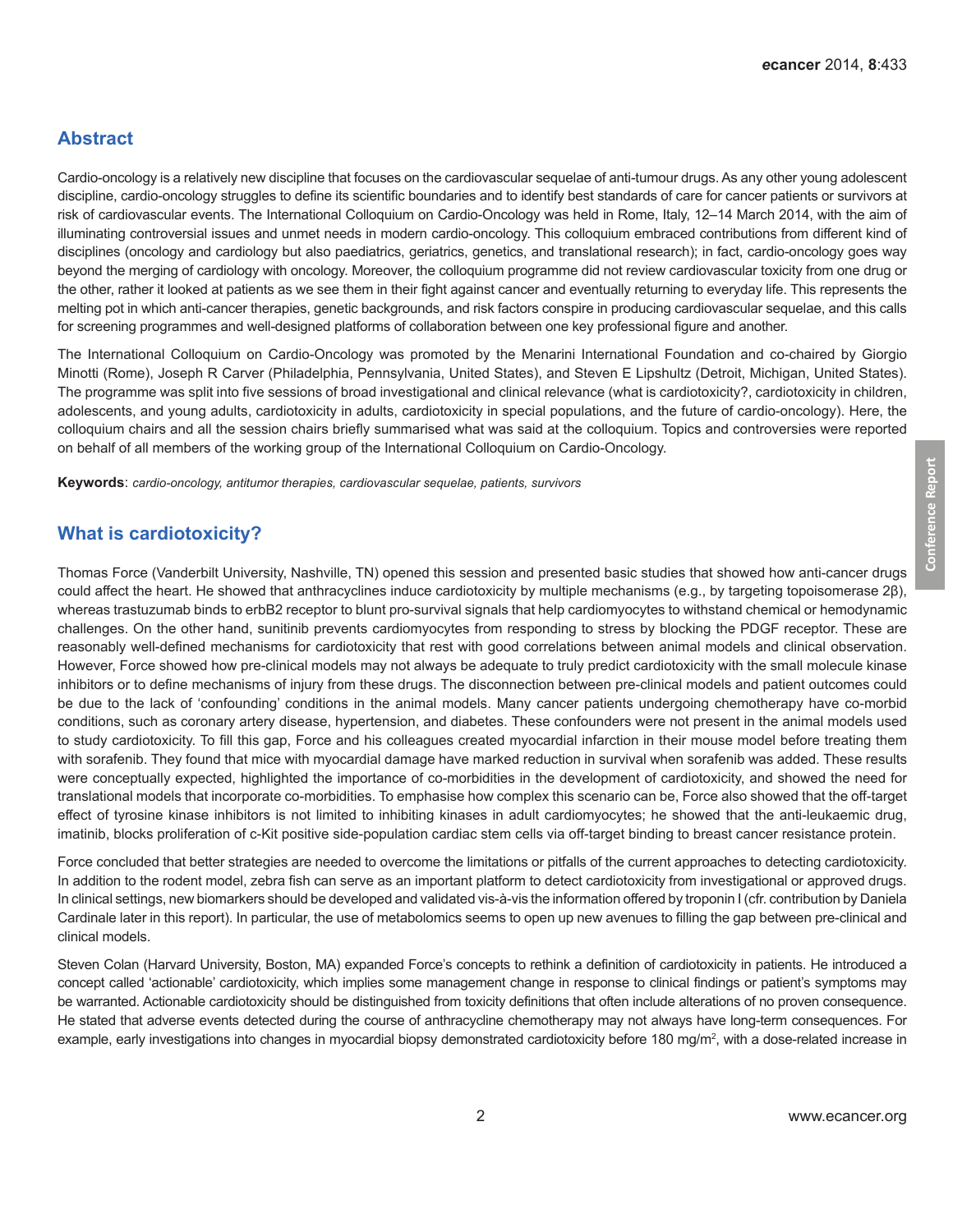these histologic abnormalities, but these biopsy findings correlated poorly with clinical manifestations and outcomes. In contrast to the biopsy findings, the cumulative dose-related cardiomyopathy associated with doxorubicin demonstrates remarkable variability amongst individuals. To date, virtually all of the progress in toxicity reduction has been achieved by global reduction of cumulative drug dosage and co-administration of cardioprotectant agents, such as dexrazoxane. Colan focused his discussion of 'actionable' cardiotoxicity on the best studied class of chemotherapy agents, the anthracyclines. Anthracycline cardiotoxicity can be either early onset or late onset (one year following therapy). Left ventricular strain has increasingly been touted as a superior indication of cardiotoxicity as compared with the old standard, left ventricular ejection fraction. However, the published strain studies did not take into consideration the loading conditions and did not provide long-term outcome correlation. Cardiac magnetic resonance imaging (MRI) has confirmed prior echocardiographic observations of high incidence of elevated wall stress with diminished mass/volume as a predictor of congestive heart failure (CHF), arrhythmias, and death. That being said, its predictive value for late outcome is unknown. Furthermore, the predictive value of higher mean extracellular volume (indicator of diffuse fibrosis) as detected by MRI is also unknown.

There are two major ways to prevent anthracycline-induced cardiotoxicity. The first is primary prevention that does not require monitoring during therapy. The strategies for primary prevention include limitation of dose, continuous infusion, liposomal preparation, or co-administration of the only US Food and Drug Administration approved cardioprotectant, dexrazoxane. The second approach is to monitor the patients with either imaging tools or biomarkers during therapy and intervene only when toxicity signals appear. If anthracyclines were either dose-reduced or stopped because of clinical or subclinical evidence of cardiotoxicity, the potential downside is inadequate tumour eradication. Colan also argued that cancer therapy is associated with a variety of haemodynamic changes, such as hyper- or hypotension, hyper- or hypovolemia, and changes in the sympathetic or parasympathetic tones. These factors can fluctuate widely and limit the utility of imaging-based strategy for detection of cardiotoxicity in children. He, therefore, concluded that the utility of toxicity 'definition' is dependent on the purpose of the classification. Test-driven dose reduction requires a high predictive accuracy for acute or chronic toxicity that may limit survival. High specificity for acute toxicity is of most importance for revision of treatment programmes. High sensitivity for late toxicity is of most importance for modification of recommendations for late monitoring.

During the discussion period, questions about the relevance of pre-clinical testing on real clinical outcome were raised. For example, imatinib was initially shown in animal models and patient studies to be cardiotoxic. However, perhaps due to reduction of dose or better treatment of co-morbidities, imatinib is not considered as a cardiotoxic drug in its current usage. Again this showed the gap between pre-clinical and clinical detection of cardiotoxicity. Following on the concepts of actionable cardiotoxicity and cardioprotection, the group also began the discussion of the lack of use of dexrazoxane. There was a consensus that dexrazoxane should be resuscitated to a wider clinical usage; this was a leitmotif that surfaced in many other discussions at the meeting.

#### **Cardiotoxicity in children, adolescents, and young adults**

Steven Lipshultz (Wayne State University, Detroit, MI) opened this session by stating that advances in cancer treatment have greatly improved childhood cancer survival rates, which are still largely based on anthracycline-based chemotherapies; however, this occurs at the cost of higher rates of heart failure, coronary artery disease, and cerebrovascular events in childhood cancer survivors as compared with controls.

Lipshultz emphasised that anthracycline-induced cardiotoxicity can cause persistent and progressive cardiac damage. Accumulations of mitochondrial DNA mutations and consequent defects of the respiratory chain were considered important determinants of the inexorable progression of anthracycline cardiotoxicity. Lipshultz also cautioned that anthracycline cardiotoxicity should be viewed as a dynamic process that progresses through distinct clinical phenotypes. Cardiotoxicity may transition from an early subclinical dilated cardiomyopathy to a delayed potentially restrictive cardiomyopathy. The restrictive phase manifests as a relative decrease in left ventricle dimension with a geometrically consequent rise in wall thickness, leading to a normal thickness–dimension ratio at latest follow up. There is also a progressive fall in left ventricle mass and cavity size that becomes inadequate for body size (Grinch Syndrome, 'heart too small for body size').

Lipshultz highlighted the importance of primary and secondary cardiotoxicity prevention strategies that did not compromise anti-tumour activity. Having described inconsistent cardioprotection from substituting slow infusions for bolus infusion, Lipshultz showed dexrazoxane co-administration as the most doable primary means to prevent anthracycline cardiotoxicity in paediatric cancer patients. He showed that dexrazoxane delayed or mitigated clinical signs and echocardiographic indices of cardiac remodeling, blunted early elevations of circulating markers (troponin and B-type natriuretic peptide), allowed for anthracycline dose escalations. Lipshultz suggested that primary prevention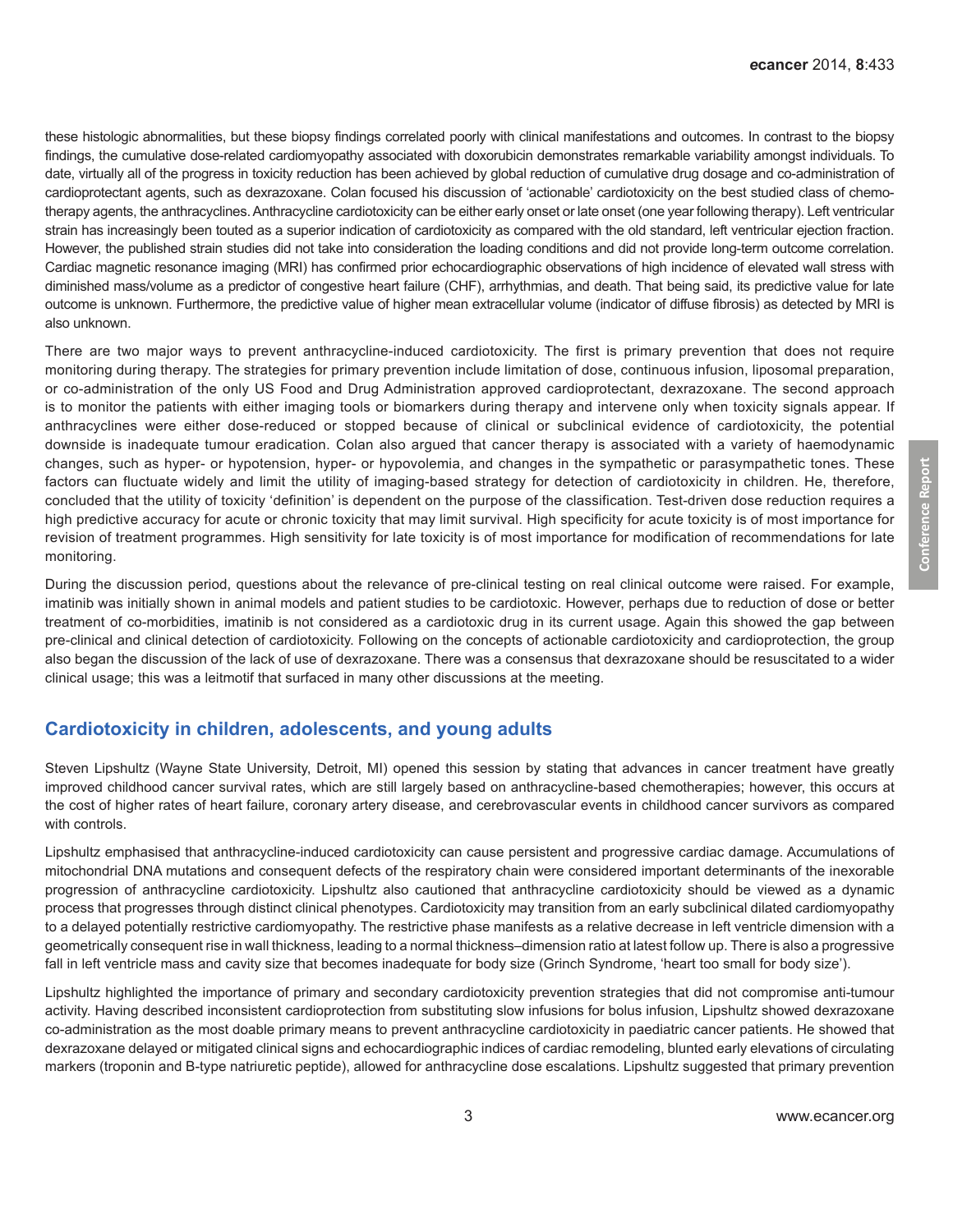might also extend to identifying genetic factors that increase individual susceptibility to cardiotoxicity. He described associations between mutations of human haemochromatosis gene, early elevations of troponin and natriuretic peptide during anthracycline therapy, greater left ventricle dilation, and dysfunction at two years follow up. In a similar manner, single-nucleotide polymorphisms in drug biotransformation or transport/elimination genes could put patients at a greater risk of cardiotoxicity.

In the settings of secondary prevention and treatment, Lipshultz showed that angiotensin-converting enzyme inhibitors offered only transient improvements in childhood cancer survivors with a diagnosis of left ventricle dysfunction. This emphasised the importance of primary prevention or earlier (prophylactic) treatment. With that said, Lipshultz described the cost-effectiveness of echocardiographic follow-up recommendations by the Children Oncology Group, which allowed for earlier diagnosis, delayed heart failure, and improved quality of life.

Gregory Armstrong (St Jude Children's Research Hospital, Memphis, TN) discussed the role of chronic health conditions because many long-term survivors of cancer will develop traditional, modifiable risk factors related to ageing, hereditary predisposition, or unhealthy lifestyle behaviours. In the general population, hypertension, diabetes, obesity, dyslipidemia, and smoking are primary contributors to the development of coronary artery disease and heart failure. Because cancer therapies increase the risk for hypertension, diabetes mellitus, dyslipidemia, and obesity, it is imperative to determine the extent that modifiable cardiovascular risk factors further potentiate cancer therapy-associated cardiac risk.

In describing reports from the Childhood Cancer Survivors Study, Armstrong showed that 10% of 50-year-old cancer survivors carry three chronic health conditions, with ~50% and ≥20% cumulative incidence of, respectively, first and second condition. In contrast, age-matched siblings showed only one or two conditions, with ≤20% cumulative incidence of the first condition. Armstrong described that risk for morbidity and mortality continues across the life span for cancer survivors and may help to explain some impressive figures. For example, one in five healthy survivors age 45 had a severe, life-threatening event or death within ten years, as opposed to one in 14 age-matched siblings. Moreover, among some survivors, the observed risk for life-threatening cardiovascular events may be greater than one would expect upon assuming additive interactions between chronic conditions and chemotherapy-related cardiac damage.

Armstrong suggested that clinical implications of these studies are of importance as primary or secondary prevention strategies may substantially reduce the incidence of cardiovascular sequelae in at risk cancer survivors. Among primary prevention measures Armstrong re-emphasised those addressed by Lipshultz. Among secondary prevention measures, Armstrong showed improved participation to special programmes of counselling, follow up, and adherence to guidelines for a healthy lifestyle (e.g., advanced practice nurse, American Institute for Cancer Research Guidelines for a healthy lifestyle).

In his closing remarks, Armstrong stated that: 1) childhood cancer survivors have a significant, life-long risk for cardiotoxicity that is remarkably potentiated by increased incidence of modifiable cardiovascular risk factors, 2) treatment of clinical cardiomyopathy may be of limited success, which is in agreement with Lipshultz's opinion, 3) prevention should be given priority, and 4) numerous preventive strategies exist but require additional investigation, in particular, randomised trials with extended longitudinal follow up.

Flora van Leeuwen (Amsterdam, The Netherlands) concluded this session by discussing cardiotoxicity from radiotherapy and chemotherapy in adolescent and young adult Hodgkin's lymphoma survivors. Although cardiovascular events occasionally occur during adolescence or young adulthood, most occur ≥2 decades after the original exposure. Van Leeuwen described studies that identified 1209 cardiovascular diseases in 747 patients after a median follow up of 20.4 years. After mediastinal radiotherapy, the 35-year cumulative incidence of cardiovascular diseases was ~45% compared with ~20% in patients not treated with mediastinal radiotherapy. After anthracyclines, the 30-year cumulative incidence of heart failure was ~16% compared with ~10% in patients not treated with anthracyclines. By saying that radiation may cause damage to cardiac vasculature, valves, and myocytes, van Leeuwen showed that the most frequently diagnosed first cardiac event after radiotherapy was ischaemic heart disease (myocardial infarction), followed by valvular disease, or a second ischaemic disease (angina pectoris). Cardiomyopathy and/ or CHF was mostly diagnosed as end-stage cardiovascular disease. Of note, several patients with treatment-related cardiovascular disease developed multiple cardiovascular diseases.

An important task of van Leeuwen's lecture was to identify patient-related risk factors and treatment-related risk factors. Among the former, van Leeuwen indicated age at diagnosis/treatment, follow-up time, general risk factors for cardiovascular disease, and genetic factors; among the latter, she indicated chemotherapy agents (type and dosages), radiotherapy dose and volume, interactions of radiotherapy with chemotherapy, multiple interactions between radiotherapy, chemotherapy, age, genetics, and general risk factors. Diagnostic splenectomy, obesity, hypertension, hypercholesterolaemia, were identified as treatment- and patient-related risk factors that specifically predisposed to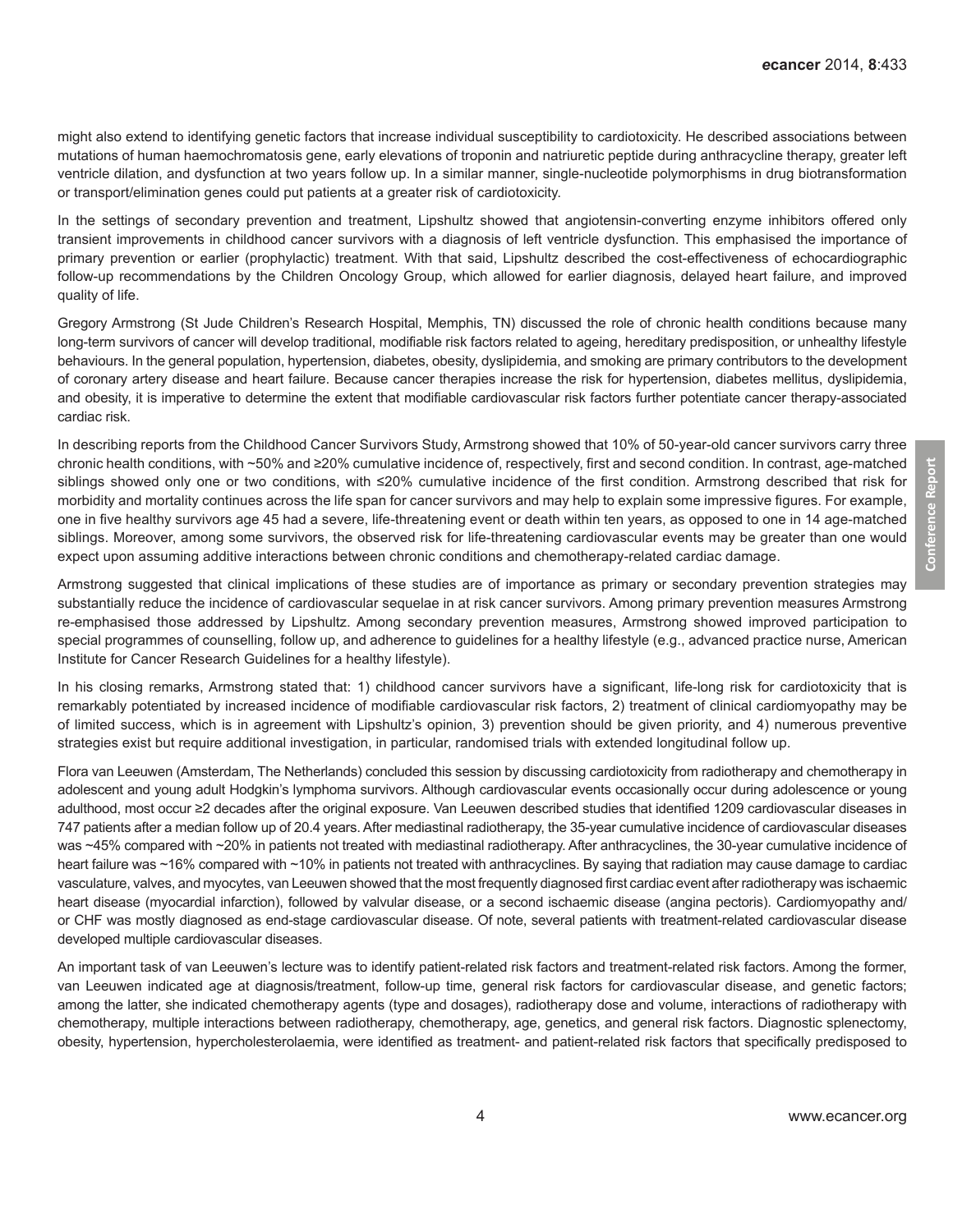valvular disease. Van Leeuwen also showed that mediastinal irradiation increased the risk of all cardiovascular diseases, while anthracyclines increased the risk of valvular disease and CHF. Possible additive or more than additive interactions between radiation and anthracyclines were discussed.

Screening of Hodgkin's disease survivors or new patients is highly recommended. Van Leeuwen described the nationwide BETER project that was designed to recall and screen survivors at high risk. For new patients, she suggested improved risk-adapted treatment and prediction models at start of treatment that helped balancing chances of cure versus late effects. Lowering volumes and doses of radiotherapy, or lowering anthracycline doses, might also be considered; and however, these latter measures should be carefully weighed against the risk of depriving patients of life-saving doses of radiation and anthracyclines. Balancing concerns about cardiotoxicity and the need for life-saving full dose therapies became another leitmotif of the colloquium. In particular, van Leeuwen considered that modern radiotherapy techniques enable more accurate sparing of the heart; and however, further development of these techniques is much needed because increased use of systemic treatment and improved survival rates magnify the risk for delayed cardiac events.

### **Cardiotoxicity in adults**

The session on cardiotoxicity in adults hosted two extremely interesting and closely related presentations. Thomas Suter (Bern, Switzerland) opened the session with a discussion that focused on the differences between how we assess cardiotoxicity in the clinical setting and how that differs in some ways from how we adjudicate a cardiac event in a clinical trial. Once again, Suter pointed out that in the clinical setting our goal is to protect the patient, and doing so requires a balance between the risks of undertreating the malignancy on the one hand, and inducing a cardiac event that could impact on either survival or quality of life on the other. This goal is somewhat different from those used in clinical trials, where the goal is to quantitate the extent of cardiac events for the agent under consideration.

Suter reviewed a novel way to approach cardiac events for any given patient by looking at myocardial function over time. An improving left-ventricular function suggests a more favorable long-term outlook and perhaps a lesser need for high levels of scrutiny in ensuing years. A patient with declining function over time after treatment with a potentially cardiotoxic agent might be re-evaluated more frequently, and may be a candidate for more intense and earlier intervention. The need for consistent criteria to identify both patients with adverse events, as identified in clinical trials or in everyday clinical practice, is crucial. In trials, consistent criteria would allow for meaningful comparisons of different agents, combinations of agents, or administration schedules; while in the clinical setting the risk of under and over inclusion of patients could be minimised.

Daniel J Lenihan (Vanderbilt University, Nashville, TN) stressed the need for cardiac risk stratification. The difficulty in quantifying cardiac dysfunction in asymptomatic patients was brought to the forefront, and the fact that older patients were more likely to have underlying cardiovascular disease was stressed. Such patients, therefore, were more likely to experience further declines in either reserves or function status with exposure to cardiotoxic agents, and were candidates for more aggressive intervention. Maintaining residual function requires optimal management of co-existing conditions, and prudent strategies should have a major impact over the course of active treatment. Lenihan suggested that sophisticated cardiac testing, including biomarkers, cannot replace sound clinical judgment. Active collaboration and discussion among providers from different disciplines, is the future template for the best practice.

Considerable discussion ensued regarding differences in the mechanisms of toxicity and methods for evaluating and treating. Should a patient who has experienced a functional decline presumably related to the use of an anthracycline be managed in the same way as one who experienced a similar decline following the use of, e.g., trastuzumab? While we recognise that functional tests, such as cardiac ultrasound or multigated blood-pool scans (MUGA), cannot (or cannot yet) provide data as to mechanism of dysfunction, many cardiologists treat all such declines equally even though the spontaneous reversibility of impaired function is reportedly higher with non-anthracyclines. Suter, Lenihan, and the working group of the colloquium recognised that data furthering an individual approach, based not only on the degree of dysfunction but also on the characteristics of the agent used, are not yet available. There was general agreement, however, that communication between the various parties treating cancer patients is important, that more uniform criteria for defining cardiotoxicity was essential both for adjudicating events in clinical trials and for managing patients, and that data should be accumulated so that more specific guidance based on underlying cardiac status, agent used, and overall prognosis can be integrated. Only then can data-driven practice guidelines be incorporated into clinical pathways. Cardio-oncology, or onco-cardiology, has made strives, but much work remains to be done.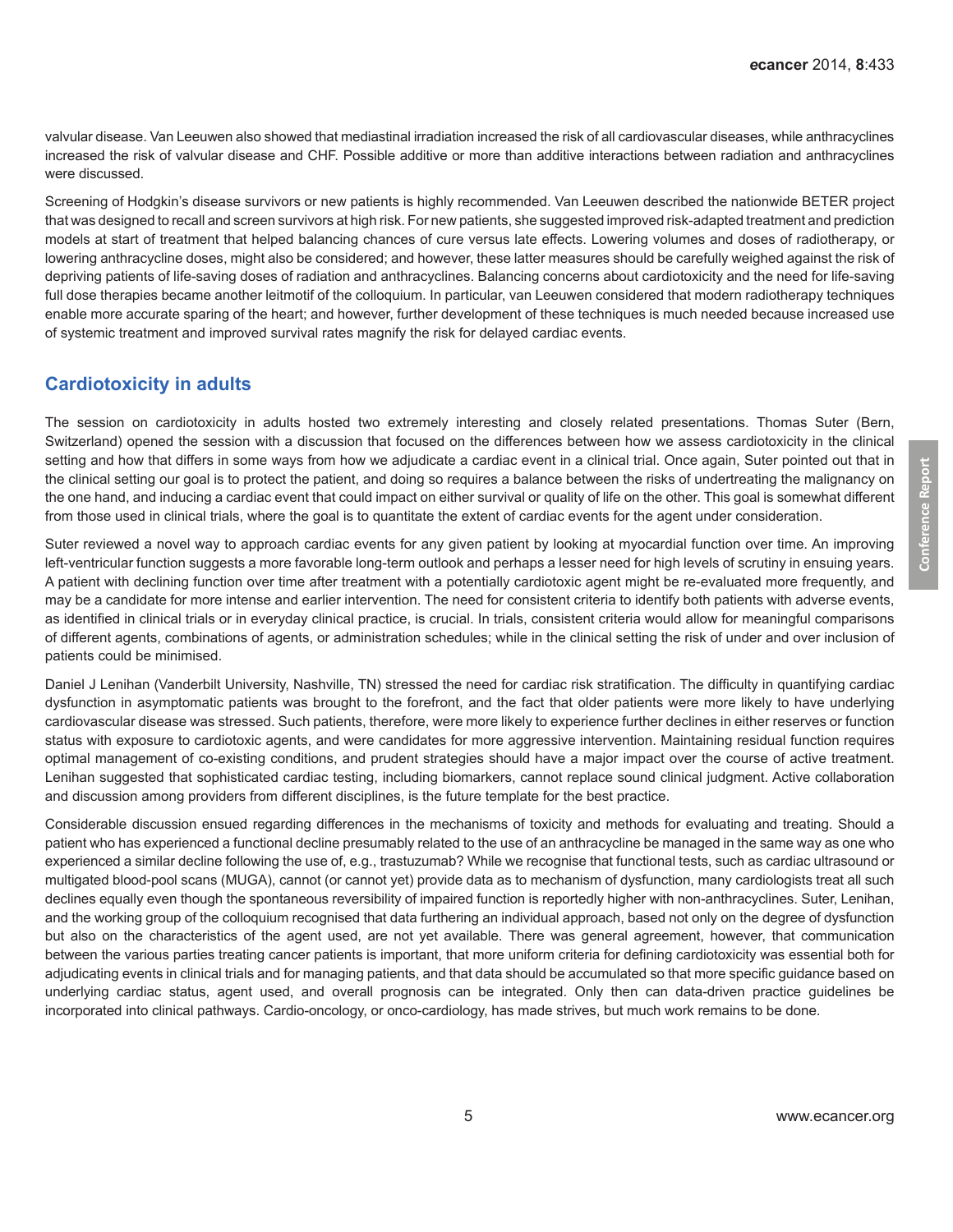# **Cardiotoxicity in special populations**

Joseph Carver (University of Pennsylvania, Philadelphia, PA) opened this session dedicated to the special populations of cancer patients presenting with an added risk of cardiotoxicity. He focused on the elderly. The population is ageing and with it, an ever-increasing amount of cancer in the elderly.

Besides its prevalence, cancer in the elderly presents special challenges because of pre-existing comorbidities, age-related changes in drug pharmacokinetics, altered physical and cognitive function, potential lack of social support, and poorer response rates. Carver stated that these variables require standardised assessment and the risks associated with these non-cardiac factors often outweigh the risk of cardiotoxicity. The elderly are often undertreated because of fear of toxicity leading to treatment that does not have curative intent. Moreover, there is a tendency to ignore that in the elderly, cardioprotective strategies may have the same benefit as in younger patients. In addition, the lack of enrolment of older patients with existing comorbidities, such as cardiac disease, in clinical trials has limited the accumulation of evidence-based clinical knowledge that is sorely needed.

According to Carver, the constant increase in cancer incidence and the projected explosive growth of the older population over the next 25 years are compelling forces driving the scientific community to answer critical questions of cancer care delivery for the future. These include, but are not limited to, the following: 1) can we accurately predict in the elderly as we are doing in the young adult, who will develop chemotherapy-related cardiotoxicity?, 2) can patients with underlying heart disease receive anthracycline-based chemotherapy or other potentially cardiac toxic but highly curative chemotherapy?, 3) how should we monitor and manage patients with cardiotoxicity? Carver also asked whether there is an assessment tool that can be specifically applied and validated to this population for cardiotoxicity. It is, in fact, recommended that a cardiac risk assessment tool be developed and validated, that clinical trials include an elderly subset, and work begins to develop an international data-base to track and help understand the cardiac risk(s) of cancer treatment in this population.

Douglas Sawyer (Vanderbilt University, Nashville, TN) followed on from Carver's remarks by stating that increasing numbers of patients with cardiovascular disease, such as myocardial infarction and heart failure, are surviving to develop malignancies, and these patients pose a special challenge to their cardiology and oncology providers. Pre-existing cardiovascular disease in a patient newly diagnosed with cancer is likely to change the treatment options offered by some medical and surgical oncologists. A careful cardiac assessment should be done at that time and thoughtful discussion between cardiology and the oncology provider is ideal to develop a collaborative plan that considers both the cardiovascular disease and malignancy history, prognosis, and on-going therapies.

Sawyer cautioned that many commonly used medications for cardiovascular disease may alter the metabolism and transport of cancer therapies, including anthracyclines, and may therefore alter both their anti-tumour and cardiovascular effects. Other cancer treatment-related challenges for the health care team to consider are managing fluid status, neurohormonal blockade, and thromboembolic risk during cycles of cancer therapy that may promote fluid retention, change in haemodynamics, and increase thrombosis or bleeding risk. Some familiarity with the medications used in oncology may improve the likelihood that a patient with cardiovascular disease can be managed effectively during cancer treatment without an exacerbation. Sawyer also considered that when cancer occurs in patients with heart disease, the first question is to assess any imposed limitations in the treatment strategy. The role of the cardiologist is to assess, treat, and stabilise to deliver an optimal patient for cancer treatment and to collaborate with the oncologist in decision making as well as monitoring and managing any cardiac issues during therapy and after its completion. A logical dictum is that 'the most threatening disease should be treated first'. At times, however, staged approaches to treatment may be necessary or logical to stabilise one disease to enable optimal treatment of the other.

Sawyer's recommendations on moving forward include: 1) capitalise on the community at the colloquium to develop a learning system, whereby our anecdotes of heart disease patients being treated for cancer might become 'data', 2) consider the cardio-oncology movement one of integration, rather than further differentiation, 3) develop institutional strategies to enable formation of local multi-disciplinary teams to improve the outcome of patients with multi-system, or multiple, disease(s).

Most of the concepts outlined by Sawyer were echoed by Carver in his second contribution to this session. Here, he focused on the risk of cardiotoxicity in patients with prior chemotherapy. As a matter of fact, most adult cardiologists know relatively little or nothing about the cardiovascular effects of cancer treatment and assume a pessimistic 'cancer kills' attitude in approaching patients during cancer treatment. Adults, like paediatric patients with prior anthracycline exposure, have an increased lifetime risk of cardiotoxicity and cardiac-related death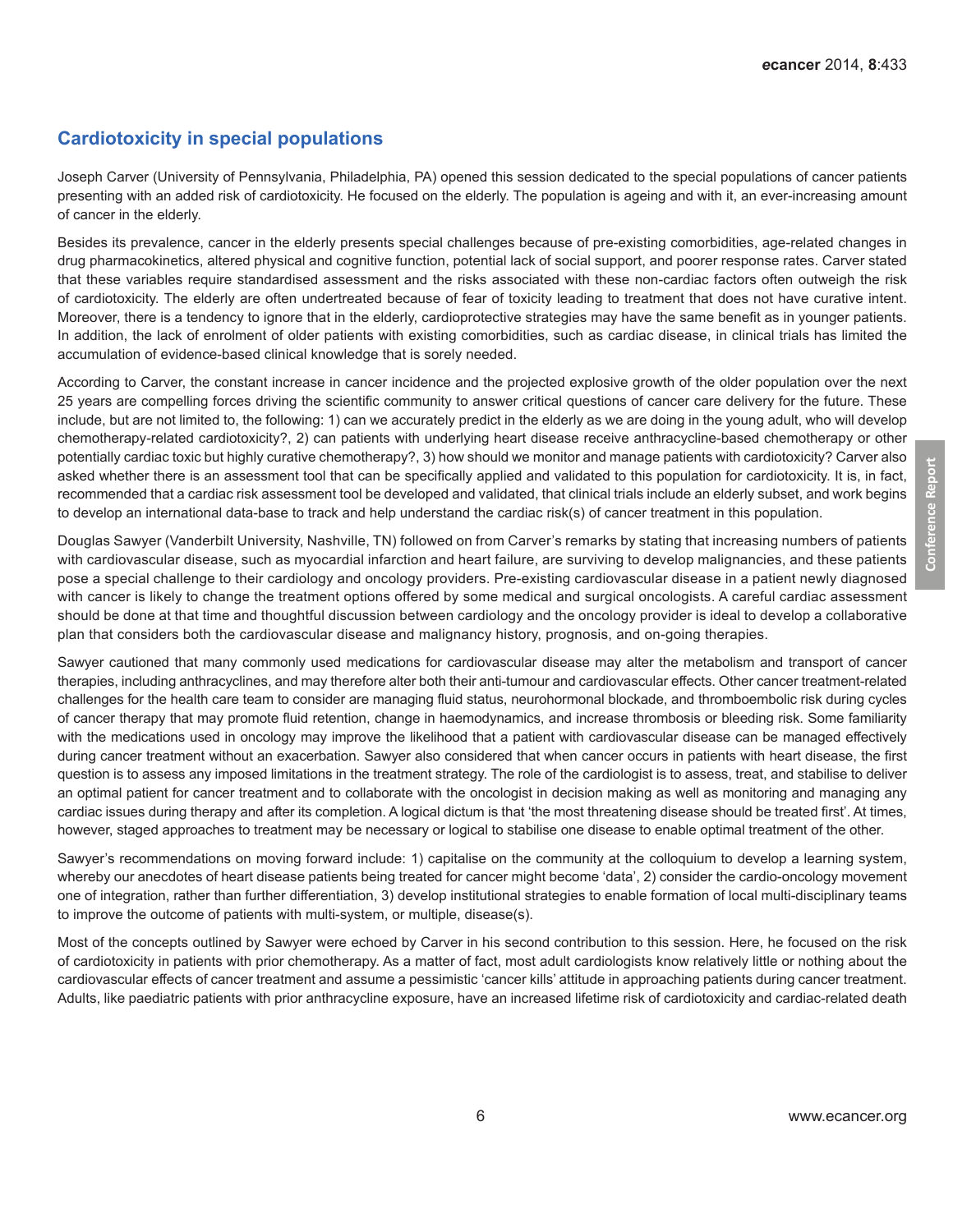that increases with cumulative exposure and duration of survival. From a heart failure standpoint they are all American College of Cardiology/ American Heart Association stage B and should be evaluated and treated according to the guidelines to prevent progression to stage C and D. For some large percentage of asymptomatic survivors exposed to anthracyclines, global left ventricle function remains normal but non-ejection fraction abnormalities by advanced imaging can be demonstrated before changes in ejection fraction or clinical symptoms. At present, however, there is no agreement about what to measure, frequency of measurement, treatment response or predictive accuracy for future events. As also mentioned by Colan, novel approaches like strain and others need to be validated more in depth. Finally, no consistent scientifically validated intervention can, or has been shown to, prevent, slow or reverse pre-clinical toxicity.

Although the focus is on late anthracycline cardiotoxicity, there is a significant risk of treated-coincident cardiotoxicity with a long list of targeted agents and the late effects of these agents are to date undefined and unrecognised. As cancer becomes a chronic disease, with layers of varied chemotherapies, there is no understanding (excluding trastuzumab) of the cardiovascular risk of sequential therapies. Cancer treatment is only one cause of late cardiac disease in long-term survivors, and there needs to be a dedicated focus on recognition and treatment of these other competing conditions in this population. Carver concluded with some provocative questions about future developments for minimising the risk of cardiotoxicity in patients with prior chemotherapies. Regardless of possible advances in genetic profiling or pharmaceutical re-engineering of drugs, priority was given to better education at every level about cardio-oncology and to cooperation and communication between the two specialties and other clinical or translational disciplines.

Sarah Darby (University of Oxford, Oxford, UK) followed on from van Leeuwen's lecture and focused on the risk of cardiotoxicity from radiotherapy in adult patients. Radiotherapy for breast cancer often involves some incidental exposure of the heart to ionising radiation. The effect of this exposure on the subsequent risk of ischaemic heart disease has been documented.

Darby presented data from a population-based case-control study of major coronary events (i.e., myocardial infarction, coronary revascularisation, or death from ischaemic heart disease) in 2168 women who underwent radiotherapy for breast cancer between 1958 and 2001, in Sweden and Denmark. Left breast radiotherapy was followed by a higher rate of major coronary events that right-sided treatment. For each woman, the mean radiation doses to the whole heart and to the left anterior descending coronary artery were estimated from her radiotherapy chart. The overall average of the mean doses to the whole heart was 4.9 Gy and Darby showed that the rate of major coronary events increased linearly with the mean dose to the heart by 7.4% per gray, with no apparent threshold. The increase started within the first five years after radiotherapy and continued into the third decade after radiotherapy. The proportional increase in the rate of major coronary events per gray was similar in women with and women without cardiac risk factors at the time of radiotherapy; however, women with pre-existing cardiac risk factors had greater absolute increases in risk from radiotherapy than other women.

Additional randomised data were presented from the Early Breast Cancer Trialists Collaborative Group (EBCTCG) and additional non-randomised observational data from the Collaborative Group on Observational Studies of Breast Cancer Survivors (COBS). With regard to cardiomyopathy, pericardial or valve disease, and cardiac death, Darby showed that the risk was also increased, but the balance between cardiovascular complications and absolute risk of death from cancer favoured treatment for the vast majority of women. Again, this denoted the importance of delivering life-saving doses of an anti-tumour therapy.

Darby concluded by stating that for each cardiovascular risk, there was substantial variation between countries. This may reflect differences in radiotherapy techniques use and calls for further analyses in the future.

### **The future of cardio-oncology**

This final session was aimed at taking a look into the future of cardio-oncology. Expert speakers were asked to re-address questions that had been explored by other members of the working group and were felt to represent the forefront of modern cardio-oncology: could institutional or multi-institutional databases help to improve current methodologies for recalling and screening cancer survivors? Do we have cost-effective and easy-to-measure markers for identifying at-risk patients before or during chemotherapy so as to tailor cancer treatment to individual risk factors and/or to commence cardiovascular medications with prophylactic or curative intent?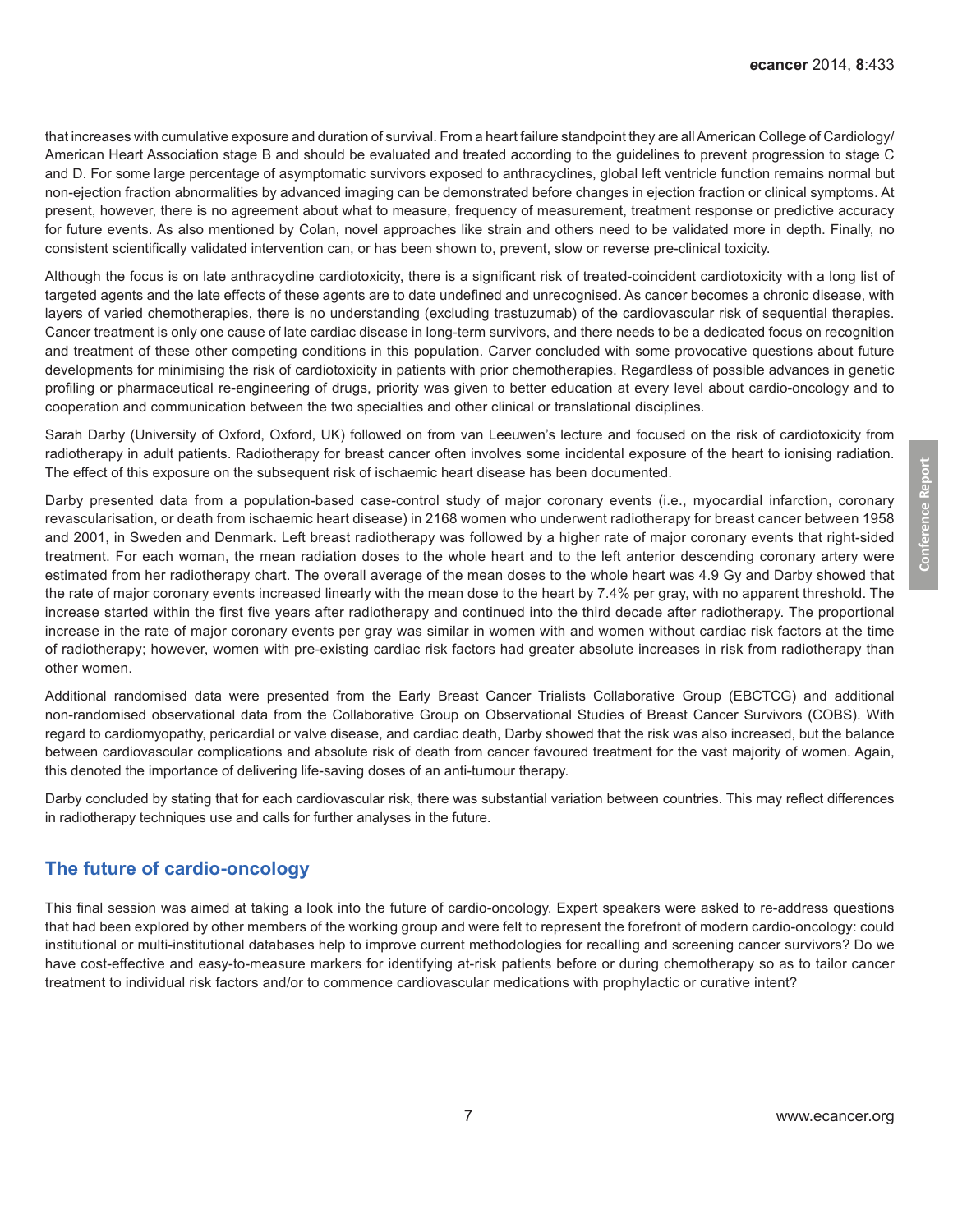Stephen E Sallan (Dana-Farber Cancer Institute, Boston, MA) opened this session by stating that whatever we do for preventing or screening cardiotoxicity, it should not be at the cost of undertreating patients or depriving them of drugs that cause cardiotoxicity but save lives. This is why Sallan liked 'onco-cardiology' better than 'cardio-oncology', which was his way of emphasising that treatment efficacy always comes first. This having been said, Sallan moved back to presentations by Armstrong and van Leeuwen on the long-term screening of childhood cancer survivors. He showed the different power of multi-institutional versus single-institution initiatives (Childhood Cancer Survivor Study, ~25,000 patients; St. Jude Lifetime Cohort Study, ~2000 patients; Emma Children's Hospital, ~1400 patients).

Sallan next focused on the Dana–Farber Acute Lymphoblastic Leukemia (ALL) Consortium Database (200 patients in a randomised clinical trial of cardioprotection, 550 patients on cardioprotection with dexrazoxane, and 115 patients in long-term follow up). He showed that the consortium was empowered enough to reach the following fundamental information: 1) cardiac toxicity from anthracyclines is the major late effect in ALL survivors, 2) dexrazoxane prevented both acute cardiotoxicity (troponin elevations) and echocardiographic abnormalities at three years follow up, and 3) dexrazoxane did not expose survivors to an increased risk of secondary neoplasm. These results confuted unjustified concerns by regulatory agencies and firmly concluded that dexrazoxane is both protective and safe. Based on the Dana–Farber ALL Consortium experience, Sallan also recommended that survivors be serially evaluated by echocardiography to intercept early manifestations of the Grinch syndrome, even in absence of clinical signs of heart failure. This echoed similar conclusions by Lipshultz.

In concluding his presentation, Sallan stated that lessons from childhood cancer survivors databases and (multi) institutional screening programmes urge for educational programmes that make paediatric oncologists aware of cardioprotection and alert adult cardiologists to late consequences of chemotherapy.

Sandra Swain (Washington Cancer Institute, Washington, DC) followed on from Sallan by illustrating data from the SEER (Surveillance, Epidemiology, End Results) nine areas programme of the US National Cancer Institute, covering approximately 10% of the US population. According to this survey, survival rates for cancers have improved significantly since the 1970s, due largely to earlier detection and/or advances in treatment. Medical and scientific communities are therefore witnessing cohorts of adult cancer survivors exposed to both common morbidities and clinical or subclinical sequelae of cancer treatment. So far, however, what was done to monitor childhood cancer survivors was not duplicated and developed to monitor adult cancer survivors.

In reviewing major trials in the settings of adjuvant breast cancer treatment, Swain concluded that anthracyclines introduced a measurably higher risk of cardiotoxicity compared to nonanthracycline regimens. This calls for long-term follow up and outcome assessment of breast cancer survivors. Swain showed how this problem is being addressed by the US National Surgical Adjuvant Breast and Bowel Project (NSABP)-B31 Long-Term Cardiac (LTC) follow-up study. This recruits participants in NSABP-B31 study who had 18-month cardiac evaluation by MUGA and remain disease-free. The primary outcome of NSABP-B31 LTC rests with MUGA evaluation over a five- to ten-year window from baseline. Secondary outcome rests with retrieving cardiac medication history, comorbid conditions, and patient-reported outcomes. Sample size is 900 patients. In discussing this meritorious project, which was launched in September 2010, Swain commented that retrieving data from participants in clinical trials will only help to screen 3% of cancer patients; the other 97% of care provided is locked up in electronic medical records.

Swain stated that a breakthrough experience may be offered by the American Society of Clinical Oncology project called CancerLinQ (Learning Intelligence Network for Quality). This is a technology system which will interact with any health information technology product, registries, or other 'big data' systems. Data will be aggregated and analysed with the aim of improving the quality of care for every patient. In concluding with a look into the future, Swain said that aggregating data within CancerLinQ will allow the oncology community to learn in a much more rapid fashion, and therefore improve outcomes of cancer patients.

The second part of this session dealt with an early identification of patients at risk for cardiotoxicity from cancer treatments. If identified early enough, such patients could be subjected to alternative treatments (pending risk: benefit assessment), to preventive measures, to drugs seemingly slowing the progression to heart failure. Most progress has been achieved with genetic markers and with the marker of myocardial injury troponin.

The status of genetic studies of anthracycline-induced cardiotoxicity was summarised by Leontien Kremer (Emma Children's Hospital-Academic Medical Center, Amsterdam, The Netherlands). Since 2005, the importance of gene variants has been addressed in a dozen case-control studies. Due to limited size and, thereby, power, all but one genome-wide study investigated variants of limited numbers of candidate genes. Taking as a validation criterion the association of one and the same gene in at least two studies, anthracycline-induced cardiotoxicity appears at least in part be driven by anthracycline pharmacokinetics and by oxidative stress. The former is represented by both outward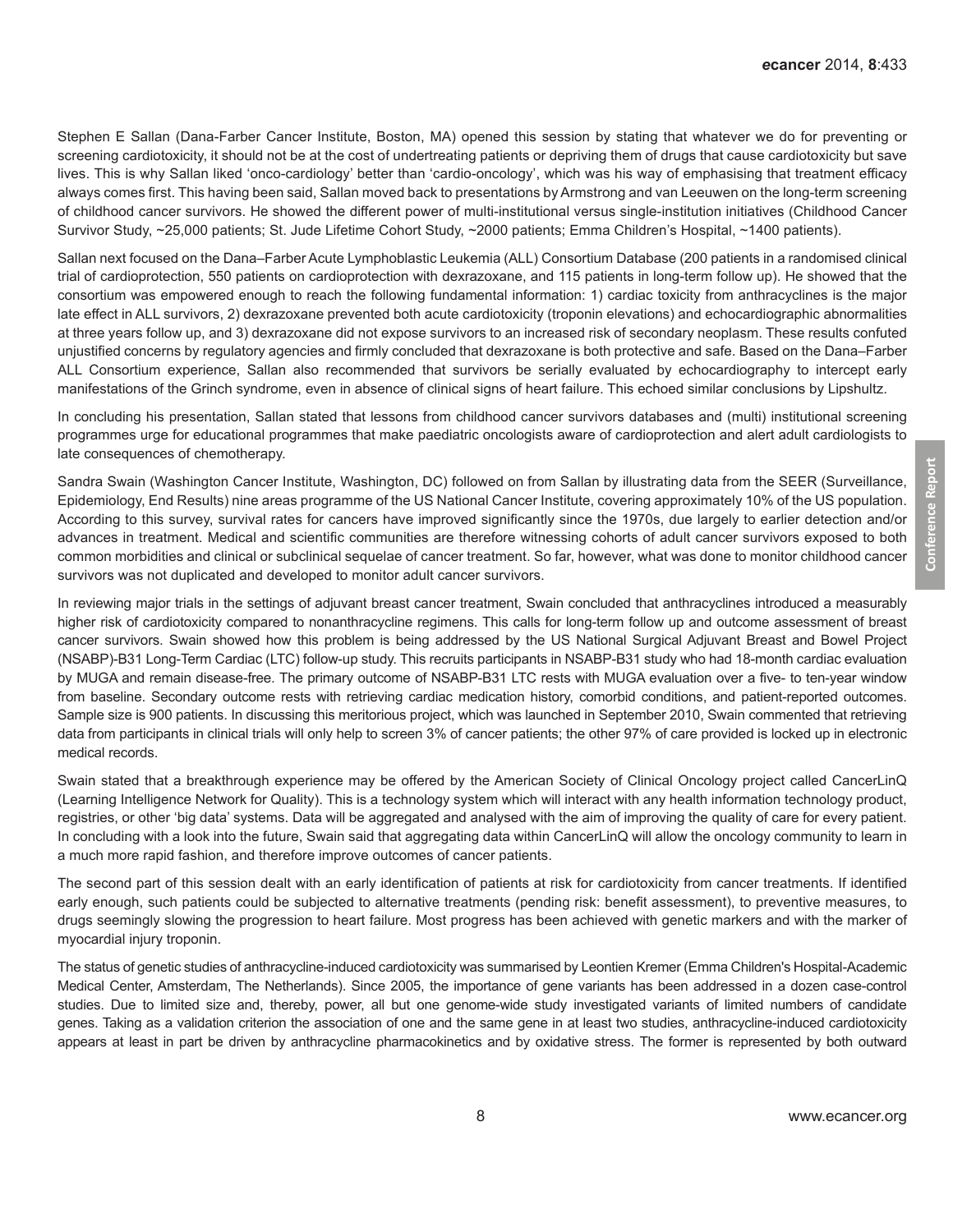(ABCC1 and ABCC2) and inward transporters (SLC28A3) and by the drug metabolising enzymes carbonyl reductases 1 and 3 (CBR1-3) and UDP-glucuronosyltransferase 1-6 (UGT1A6). The latter comprises variants of the NADPH oxidase, human haemochromatosis gene, and hyaluronidase synthase 3. Although biochemical evidence supports most of the replicated associations, it should be cautioned that it played a major role in the selection of genes for genotyping. More important is the remarkably high number of associations replicated despite small study sizes and methodological heterogeneity, including limited correction for multiple testing and for confounders.

Kremer described two predictive models that comprised some of the replicated gene variants and clinical risk factors and discriminated better between cases and controls than clinical risk factors alone. However, these encouraging effect models turned out to be cohort-specific, due to differences in genetic associations in these cohorts. Kremer stressed that further progress critically depends on the development of larger and methodologically better harmonised cohorts of childhood cancer survivors. Such cohorts are expected to emerge from PanCareSurFup, a European Union-funded project focusing on the most serious complications of cancer therapies in long-term childhood cancer survivors. PanCareSurFup aims to follow some 80,000 survivors of childhood and adolescent cancer, making it the largest study of its kind to date.

Daniela Cardinale (European Institute of Oncology, Milan, Italy) talked about the detection of patients at risk of cardiotoxicity before the development of symptomatic heart failure or of asymptomatic decrease in left ventricular ejection fraction using circulating biomarkers. Troponin is the gold standard biomarker for necrotic myocardial injury from any cause. Its evaluation during high-dose chemotherapy allowed for early identification and preventive treatment of patients at risk for post-chemotherapy cardiac dysfunction. Cardinale showed that an increase in this marker may help to identify patients needing for more close follow up or preventive strategies, such as the administration of angiotensin converting enzyme inhibitors. Indeed, prophylactic treatment with enalapril of patients with early troponin increase after chemotherapy seems to prevent cardiac dysfunction and associated cardiac events not only in high-dose anthracycline-treated patients, but also in patients treated with standard-dose anthracyclines or newer anti-tumour agents.

In sharing discussions with the working group Cardinale made the point that some difficulties remain in the clinical application of this approach, mainly related to limited comparability of the results obtained with different troponin assays, which differ in analytical performance and in the related cut-off values. Another issue still to be resolved is the appropriate time-point of sampling during chemotherapy. Cardinale stated that these problems might hopefully be addressed and resolved by the ICOS-ONE study, which is a multi-centre prospective randomised trial on the prevention of anthracycline-induced cardiotoxicity based on troponin monitoring.

Cardinale next focused on natriuretic peptides, which have drawn considerable attention in the last years. Different studies suggest that the persistent elevation of B-type natriuretic peptide, or of the aminoterminal fragment of its precursor, is associated with cardiotoxicity, but the evidence is somehow limited by the fact that many studies are underpowered, different methods have been used, different peptides studied and the cardiac endpoints are not shared among studies. Having these considerations in mind, Cardinale discussed the possibility of a multi-marker approach, which could be implemented both during the chemotherapy and in the follow up of patients.

# **Conclusions and perspectives**

The major goal of the International Colloquium on Cardio-Oncology was to avoid generic statements on the risk of drug-related cardiovascular events in cancer patients. Instead, the working group attempted to draw firm conclusions on what is supported by numbers and figures, asked what could be done to obtain more data and to approach the level of evidence in other settings, suggested strategies for improving collaborations between cardiologists, oncologists, and other stakeholders of modern cardio-oncology (from laboratory researchers to epidemiologists and many other professional figures). In exploring new frontiers of cardio-oncology, the working group of this colloquium loyally concluded that much of our current knowledge is based on clinical use of anthracyclines that have been around for some 40 years. It follows that generalisations on cardiotoxicity, from definitions to clinical monitoring and prevention or treatment, should be avoided. And anthracycline cardiotoxicity itself may prove to be more complex and dynamic than shown in textbooks or papers. This is why concerns about limitations in the clinical use of dexrazoxane recurred so often in presentations and discussions. However, the colloquium moved beyond old drugs and offered a forum for engaging discussions on new therapies and tools in approved and investigational settings. In examining one scenario or another, the working group always balanced the risk of early or delayed cardiotoxicity